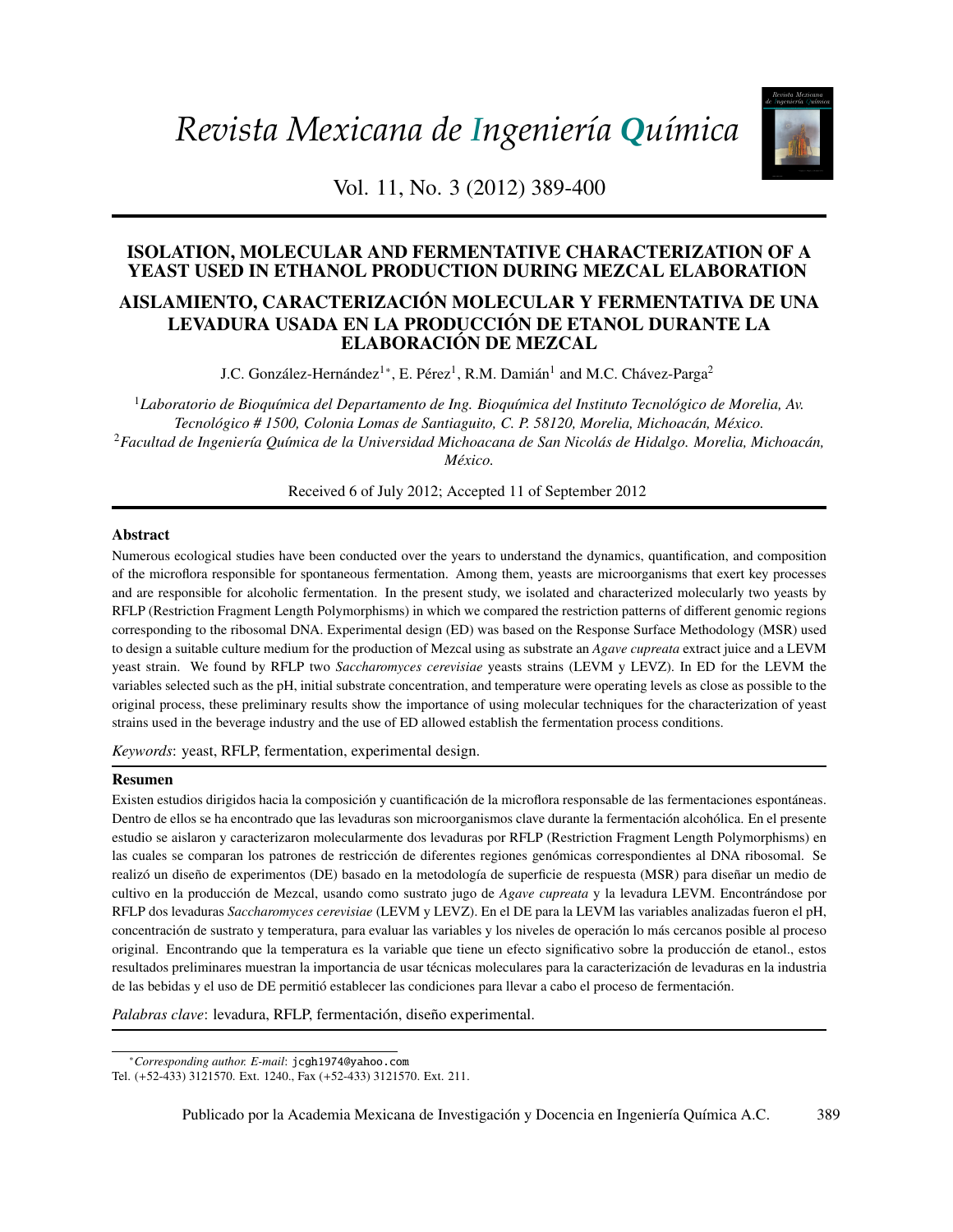# 1 Introduction

Mezcal is a traditional alcoholic beverage of Mexico, which is made similarly to Tequila. The process begins with the harvesting of the agave after 8 years of cultivation; at this stage the plants are cut off from their base and most of their leaves are removed, obtaining the core of the plant called agave pineapple, which is cooked in ovens or autoclaves. At this stage, the polysaccharides, mainly from residues (fructans) are thermally hydrolyzed to fructose syrup, which then undergoes alcoholic fermentation with native yeasts. Finally a must with an approximate ethanol content of 3-6% v/v is distilled to obtain white or young Mezcal (Cedeño, 1995).

Tequila is only produced from *Agave tequilana* species (NOM-006-SCFI-1994), whereas in the case of Mezcal, the Mexican Official Standard NOM-070- SCFI-1994 indicates that a wide variety of *Agaves* can be used in its drafting, the most used are *Agave angustiofolia*, *Agave esperrima*, *Agave potatorum*, and *Agave salmiana*. Another important difference between Mezcal and Tequila is the elaboration process; in the first, a traditional process is usual, whereas for tequila a high tech process is applied. It is also important to note that the geographical areas that have a denomination of origin for Mezcal are more dispersed in the Mexican territory, whereas for tequila it is restricted to a smaller region, which adds a factor of variability to the production of Mezcal in each region (Molina *et al*., 2007).

Currently, the process used to produce Mezcal in most municipalities in the state of Michoacán is carried out by craftsmen in open containers. Among the problems facing the Mezcal *Agave*-chain, it can be mentioned that production is considered a seasonal activity that only takes place during the months of October through May, at the end of the rainy season. Most "Vinatas" (vineyard) are located near streams or rivers, some of them at the bottom of deep ravines. Besides, there is an overexploitation of wild populations of the agave for Mezcal in the different regions, and the marketing of the product is at small-scale and limited to the local level. There is no control in the process of preparing the drink to the detriment of its validity, despite the existence of standards, which are unknown to most producers (Gallardo *et al*., 2008). Particular strains of yeast are not used for fermentation, this is accomplished only with the yeast in the environment, and because it is insufficient, the process has low yields and a longer fermentation time, no care is taken for sterility in the production area, which can affect the characteristics of the final product, the fermentation scheme is inadequate, and there is no equipment developed for the Mezcal industry in the state of Michoacan to enable standardization of its products.

As a consequence of this set of problems, it is necessary to ensure the completion of alcoholic fermentation, as well as to attain a typical Mezcal that may be reproducible. The best strategy seems to be the inoculation with an indigenous strain that is better suited and can maintain the typical features of the area and to provide producers of Michoacan Mezcal with scientific and technical tools that will allow them to make a product that meets the specifications of the standards governing this drink without stifling its natural qualities and losing its authenticity and craftsmanship, which make the drink a unique product of superior quality 100% Mexican.

The yeasts responsible for fermentation can come from either the *Agave* (the main raw material for Mezcal production) or the environment of the Vinata or distilleries. Spontaneous fermentations are those that occur naturally, *<sup>i</sup>*.*e*., made from the *Agave* yeasts and material of the Vinata, without any external inoculation. Spontaneous fermentations are not products of the action of a single species or strain of yeast, but result from a succession of species and different yeast strains during fermentation (Kunkee and Amerine, 1970; Ribéreau-Gayon et *al*., 1975, Lafon-Lafourcade, 1983; Zambonelli, 1988), all contributing to the transformation of sugars into ethanol, glycerol, organic acids, and volatile compounds, which have a direct influence on the flavor and aroma of distillates.

There have been few studies on the microbial ecology of fermented beverages and distilled products from *Agave*. Natural fermentation of Tequila and Mezcal from *Agave* include non-*Saccharomyces* and *Saccharomyces cerevisiae* strains, which are the main producers of ethanol. In the tequila industry, a common practice is the use of pure cultures of *S. Cerevisiae* as the initial inoculum. However, a growing number of non-*Saccharomyces* yeasts have been systematically investigated for their ability to improve the sensory characteristics and optimize the typical attributes of local fermented products, making it necessary to characterize the native yeasts to use them with *S. cerevisiae* as a mixed inoculum (Jacques-Hernández et al., 2009).

Although spontaneous fermentation occurs from a succession of genera and species of yeast, only a few strains of *S. cerevisiae* control most fermentation. This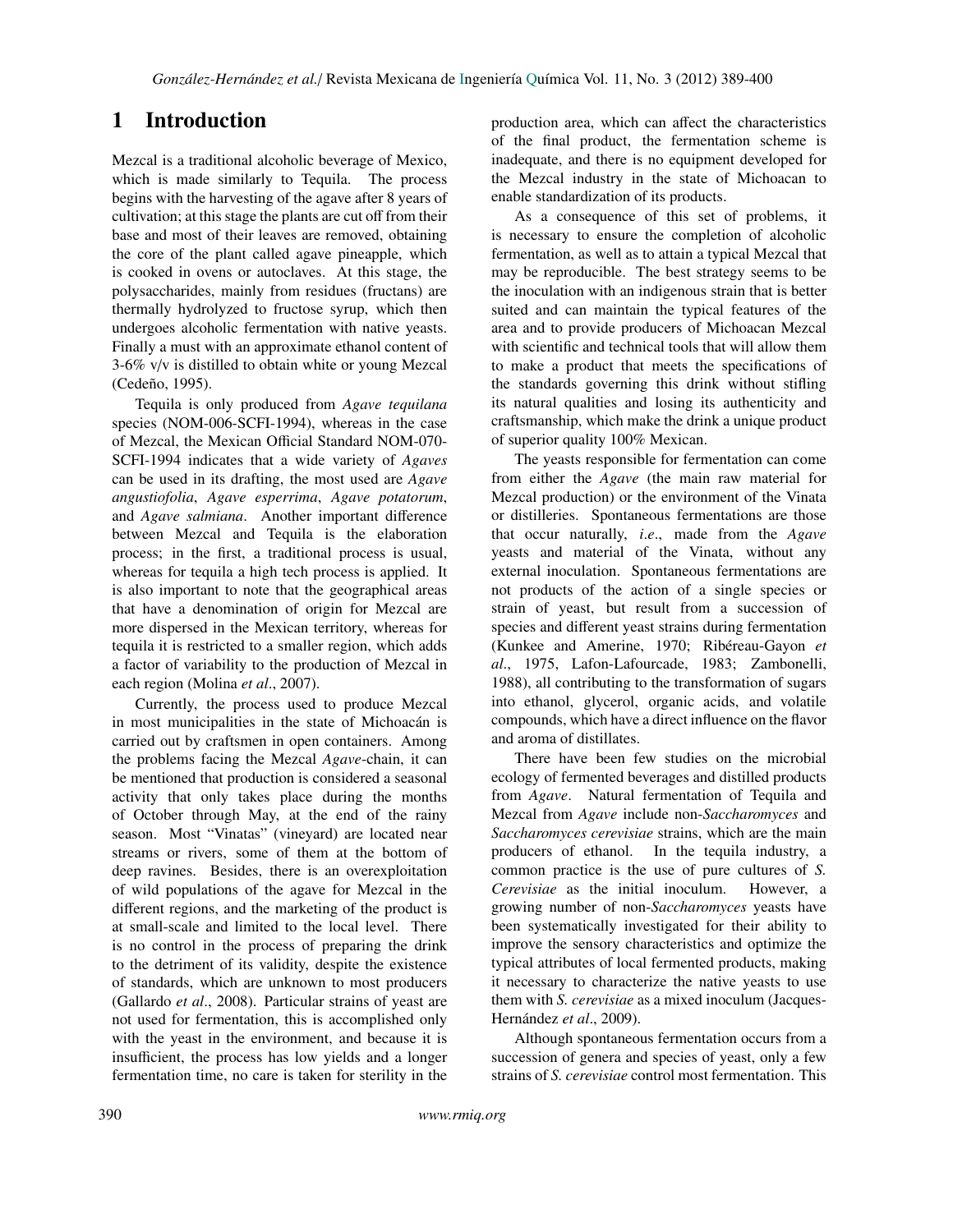is the result of natural selection during spontaneous fermentation (Frezier and Dubourdieu, 1992; Vezinhet *et al*., 1992, Fleet and Heard, 1993; Versavaud *et al*., 1993).

Traditionally, the methods used for the identification and characterization of yeast species and strains have been based on morphological and sexual characteristics, but these features are heavily influenced by culture conditions and can give inaccurate results (Kreger-Van Rij, 1984).

For the selection of strains, it is essential to establish their oenological properties. There are different criteria that can be divided into: favorable (ethanol tolerance, good performance in the transformation of sugars into ethanol, ability to grow at high sugar concentrations, etc.) and unfavorable (production of  $H_2S$ , foaming or volatile acidity). However, there are some aspects that are usually considered favorable properties that can be included in a third group called neutral (Cuinier, 1985; Esteve-Zarzoso *et al*., 1999).

The RFLP technique allows differentiating various microorganisms by analyzing the band patterns resulting from the breaking of their DNAs. These patterns, known as DNA restriction patterns, are obtained through the activity of restriction endonucleases. The smaller the size of the nucleotide sequence, the greater the number of fragments generated. The fragments can be separated by agarose gel electrophoresis, resulting in characteristic restriction profiles. The profiles depend on the restriction enzyme and the DNA (nDNA or mtDNA) used, although the most used is mtDNA. Comparison of profiles allows differentiating various species from each other or even populations within a species (Salas and Arenas, 2001).

The optimization of culture media for industrial purposes in most cases has been made by empirical procedures of trial and error, not only in developing the culture medium but also regarding operating conditions. In either way it is likely that the original culture medium can be optimized by changing the percentage of medium components and raw materials used, being feasible in many cases to optimize the environmental compounds so that the process is not only more productive but also of the same or less than the original cost, all which requires the use of various optimization methods. One of the most efficient techniques for process optimization is the Response Surface Methodology (MSR), its main objective is to determine the optimum operating conditions for a system, or to determine the region of space where factors are met to satisfy operating conditions. MSR is used successfully in the chemical industry and in recent years has been used in microbiological culture media formulation based on a set of mathematical and statistical techniques, through which we can model and analyze problems in which a response of interest is determined by several variables, with the goal of optimizing the response itself. This methodology is unique in determining the influence and importance of the parameters studied and the interactions between these a minimal of assays. Such designs can be of considerable value when it is important to reduce the number of runs as much as possible (Montgomery, 2004).

Using the Response Surface Methodology (MSR), it is possible to formulate a suitable culture medium to maximize the production of ethanol in the production of Mezcal, using yeasts isolated from spontaneous fermentations of a Mezcal producing region, aimed at designing culture media to optimize variables that maximize ethanol yield in the production of Mezcal, using isolated yeast ferments and as substrate *Agave cupreata* juice. In addition the MSR may help to characterize fermentatively the yeasts isolated from the Mezcal ferments, establish the ideal conditions for maximum ethanol production and cell growth at a flask level, and identify the volatile compounds present in the final product.

# 2 Materials and methods

# *2.1 Source of substrate and yeast isolation*

Extract of *Agave cupreata* previously hydrolyzed. From fermented juice sample, it was realize the yeasts isolation. The plates were incubated at 32◦C for 48 h for colony development. The various colony types were counted, and representative colonies of each type were isolated and subcultured in YPD (yeast extract 10 gL<sup>-1</sup>; peptone 20 g/L<sup>-1</sup>; dextrose 20 g/L<sup>-1</sup>; agar 20  $g/L^{-1}$ ) for subsequent identification.

# *2.2 Microorganisms*

We used a yeast strain isolated from a spontaneous fermentation of a Mezcal producing region of the state of Michoacan (LEVM), and the producing region of the state of Zacatecas (LEVZ) and *S. cerevisiae* 288C yeast control.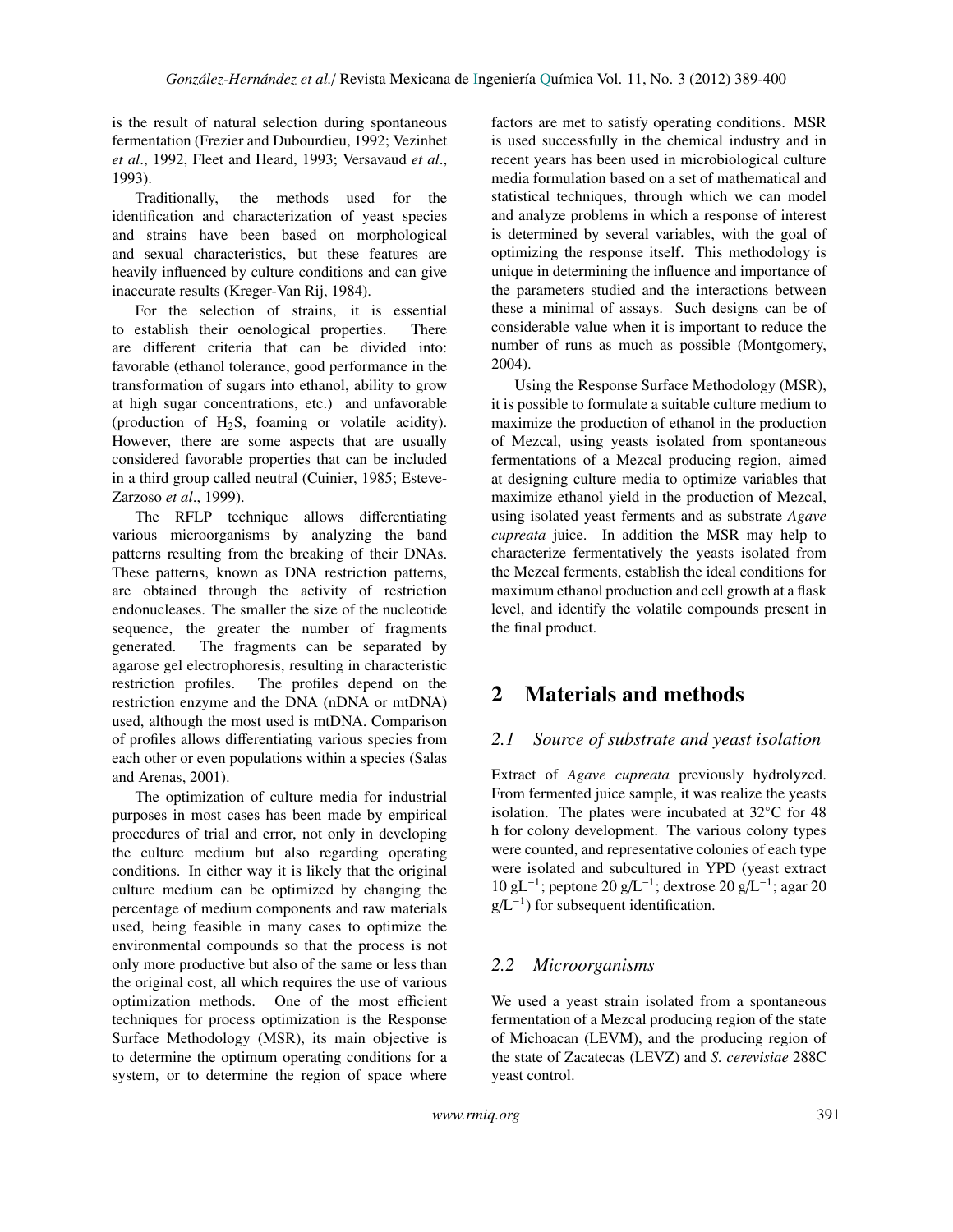### *2.3 Molecular characterization*

The molecular characterization was performed by RFLP (Restriction Fragment Length Polymorphisms), which is a comparative analysis of restriction patterns of the different genomic regions corresponding to ribosomal DNA. This technique involves the combined use of RFLP and PCR (Polymerase Chain Reaction). In this way, specific DNA fragments are amplified by PCR and subsequently treated with selected restriction enzymes (Salas and Arenas, 2001). Cells were directly collected from a fresh yeast colony using yellow tips and suspended in 100  $\mu$ l PCR reaction mix containing  $0.5 \mu M$  primer ITS1 (5) TCCGTAGGTGAACCTGCGG 3'), 0.5  $\mu$ M primer ITS4 (5' TCCTCCGCTTATTGATATGC 3'), 10 µ<sup>M</sup> deoxynucleotides,  $1.5$  mM MgCl<sub>2</sub> and 1X buffer (MAD-GEN). The suspension was heated at 95 ◦C for 15 min in a Progene (Techne) thermocycler. One unit of DNA Polymerase SuperTherm (MAD-GEN) was then added to each tube. PCR conditions were as follows: initial denaturation at 95 °C for 5 min; 35 cycles of denaturing at 94 °C for 1 min, annealing at  $55.5 \degree C$  for 2 min, and extension at 72  $\degree$ C for 2 min; and a final extension at 72  $\degree$ C for 10 min. PCR products (10  $\mu$ l or approximately 0.5-1.0  $\mu$ g) were digested without further purification with the restriction endonucleases *Cfo*I, *Hae*III and *Hin*fI (Boehringer Mannheim). The PCR products and their restriction fragments were separated on 1.4% and 3% agarose gels, respectively, with 1X TAE buffer. After electrophoresis, gels were stained with ethidium bromide, visualized under UV light and photographed (Image Master, Pharmacia). Sizes were estimated by comparison against a DNA length standard (100 bp ladder, Gibco-BRL) (Esteve-Zarzoso *et al*., 1999).

### *2.4 Formulation of the inoculum*

For the formulation of the inoculum, 100 ml of *Agave* juice previously filtered were placed in a 250-ml Erlenmeyer flask; the concentration of sugars were adjusted to  $12$   $\degree$  Brix using an ABBE refractometer, with a concentration of  $1\%$  (NH<sub>4</sub>)<sub>2</sub>HPO<sub>4</sub>. A potentiometer (Hanna Instruments) was used to adjust the pH to 4.5 (with HCl). The medium was subjected to sterilization, leaving it to cool to room temperature. Through a culture loop two samples of fresh colonies were taken to study the strain present in the Petri dish, which were then inoculated into the flask under sterile conditions. After the inoculation, the flask was placed in the incubator at a temperature of 28 ◦ C for 48 hours with agitation at 150 rpm.

# *2.5 Formulation of culture media of the di*ff*erent treatments*

For the preparation of these media, hydrolyzed *Agave* juice was filtered, the sugar concentration was adjusted by refractometry on the Brix scale according to the classical methodology of the sugar industry, through ABBE refractometer adding distilled water; salts of  $(NH_4)$ <sub>2</sub>HPO<sub>4</sub> were added at 0.1% concentration. This was carried out under the conditions stated in the experimental design for each flask. Finally, 100 mL of medium were placed in a 250-mL Erlenmeyer flask that was sealed with a cotton plug to prevent contamination; then, it was sterilized for 20 minutes at 15 lbs  $(121 \degree C)$ . The medium was allowed to cool at room temperature and was inoculated at a concentration of  $3 \times 10^6$  celmL<sup>-1</sup>.

### *2.6 Determination of cell growth*

Cell growth was determined in the samples taken every four hours during fermentation by optical density measurements using a spectrophotometer (UNICO model 1000), the measurement was performed at a wavelength of 540 nm for which 100  $\mu$ L of the fermented must were placed in 900  $\mu$ L of distilled water (dilution 1:10), this mixture was then placed in a reading-cell and the optical density was measured.

### *2.7 Quantification of substrate consumption*

One hundred microliter of appropriately diluted sample were placed in a tube (with screw-on cap), adding 100  $\mu$ L of DNS reagent: after replacing the stopper, the tube was stirred and placed for 5 minutes in a water bath at 95-100 ◦C. The mixture was cooled in an ice bath and 1 mL of distilled water was added, finally the optical density of the sample was read at 540 nm in a spectrophotometer (UNICO model 1000). To obtain the value in grams per liter  $(gL^{-1})$  of total reducing sugars, a calibration curve with xylose, fructose and glucose was prepared to interpolate data.

# *2.8 Quantification of ethanol by an enzymatic method*

In a plastic covered cell, we placed 2 mL of distilled water, 0.10 ml of the sample, 0.20 mL pyrophosphate buffer solution (pH 9.0), 0.2 ml of NAD<sup>+</sup> and 0.02 mL of aldehyde dehydrogenase solution (167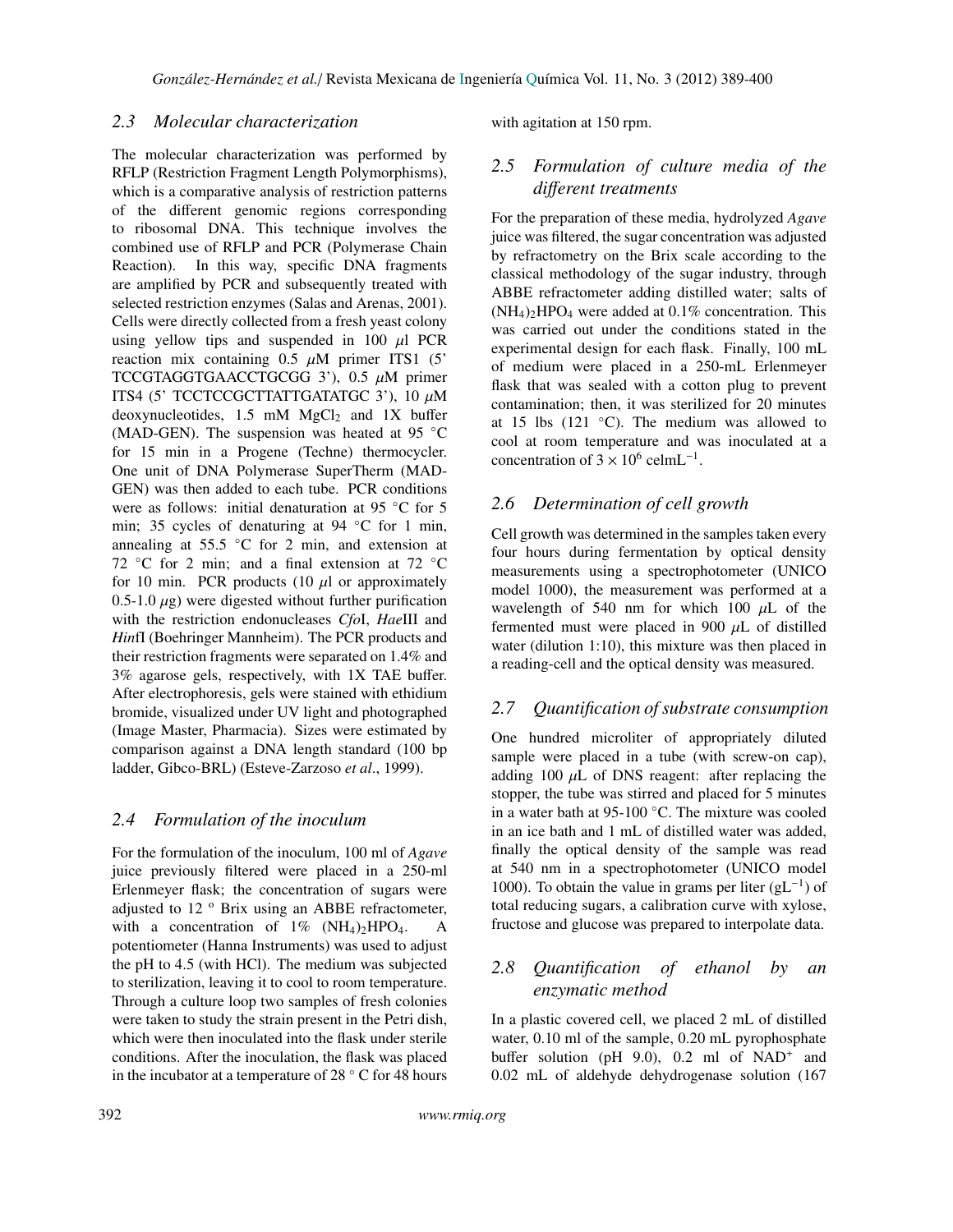UmL<sup>-1</sup>); the same amount of reagents, except for the sample were placed in another cell, mixed and the absorption of both cells was read (340 nm) after about 2 minutes (A1). To each cell 0.02 mL of the alcohol dehydrogenase solution was added, and absorbance was measured after about 5 minutes (A2). We proceeded to perform the necessary calculations to obtain the concentration of ethanol in the sample (test procedure K-ETOH 11/05, Megazyme).

### *2.9 Determination of pH variation*

To determine the pH, a sample was taken from the fermentation medium and placed in a 50 mL beaker, and the pH variation during fermentation was assessed with a pHmeter (Hanna Instruments).

# *2.10 Analysis of the variables for ethanol production at flask level*

Variables were established as A: pH (4.5-5.5), B: initial substrate (12-14  $\degree$  Brix) and C: temperature (28-32 ◦C), levels of operation were established based on previous studies. Once selected variables and levels of operation were established, a Box-Behnken design was performed. The flasks with culture medium were inoculated with the pure strain of yeast previously isolated and characterized. In all experimental trials, the initial inoculum concentration and volume of culture medium were kept constant. Both experimental designs and statistical analysis were performed with the software STATGRAPHICS Plus (MR).

### *2.11 Box-Behnken design*

Box-Behnken design is applied for three or more factors and this is often efficient in the number of runs. On the other hand, factorial designs involve two or more factors, each of which has different values or levels, and whose experimental units cover all possible combinations of these levels across all factors. Such experiments allow the study of the effect of each factor on the response variable, and the effect of interactions among factors on this variable (Gutiérrez and de la Vara, 2008).

# 3 Results and discussion

### *3.1 Molecular characterization*

For the studies of cultures in YPD enriched solid medium, the strain was preserved in liquid YPD medium and glycerol at −20◦C. The molecular characterization was performed by RFLP technique. Results are shown in Fig. 1. The LEVM (I) and LEVZ (II) (yeasts strains isolated from a spontaneous fermentation of a Mezcal producing region of the state of Michoacán and Zacatecas, respectively) yeasts that had provided an 880 bp amplicon was digested with enzyme *Cfol* (lane A) which provided three restriction patterns of 365 bp, 325 bp, and 150 bp sizes. With the enzyme *Hae III* (lane B), the generated patterns were of 320 bp, 230 pb, 180 bp, and 150 bp, the enzyme *Hinf I* (lane C) generated a 365 bp profile and one of 155 bp. Comparing these restriction profiles with those created in the control yeast *S. cerevisiae* 288C (II., lanes A, B, C respectively), it can be observed that they are similar, hence the LEVM and LEVZ yeasts belongs to the genus *S. cerevisiae*.



Fig. 1. Patterns of digestion LEVM (I) (lanes 2, 3 and 4), and LEVZ (III) (lanes 5, 6 and 7) compared with digestion patterns of the yeasts *S. cerevisiae* 288C (II) (lanes 8, 9 and 10 ) with enzymes *C f ol* (A), *Hae III* (B) and *Hinf* (C). Molecular standard (lanes 1 and 11).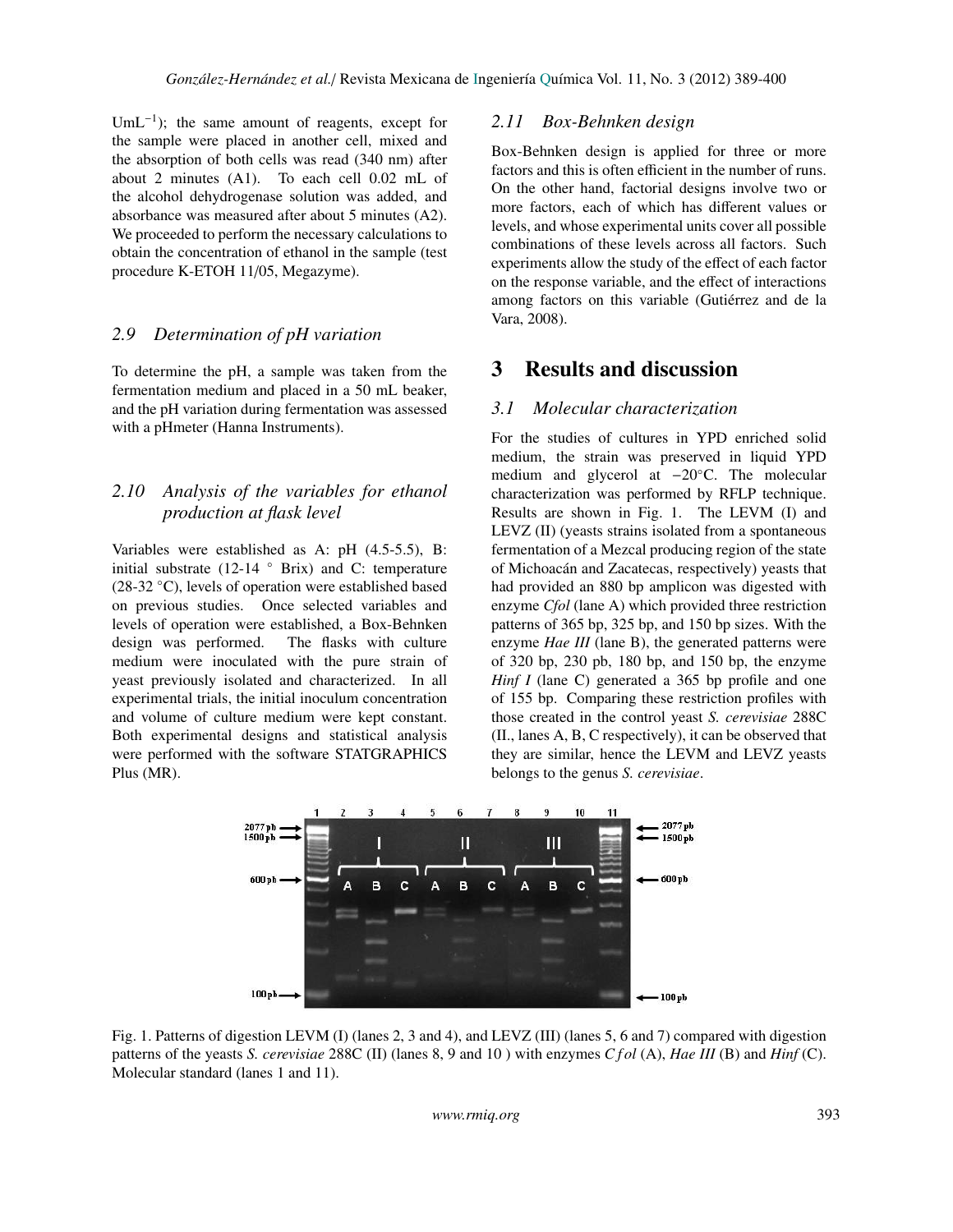In the few works dealing with the characterization of the microbiota involved in the fermentation process of the different *Agave* spirits, the role played by non-*Saccharomyces* and *Saccharomyces* yeasts has been determined. In Mezcal from Oaxaca, Andrade-Meneses and Ruiz Terán (2004) isolated *Candida*, *Hanseniaspora*, *Rhodothorula*, and *S. cerevisiae* species. From a natural fermentation of *Agave fourcroydes* must, Lappe *et al*. (2004) reported a great diversity of yeasts (*Candida spp*., *C. parapsilosis*, *C. lusitaniae*, *Debaryomyces hansenii*, *K. marxianus*, *Ogataea siamensis*, *Pichia angusta*, *Pichia caribbica*, *P. guilliermondii*, *Rhodotorula mucilaginosa*, *Rhodotorula spp*., and *T. delbrueckii*) and a population of  $3.9 \times 10^5$  cells mL<sup>-1</sup> at the beginning of the fermentation, which increased to  $1.3 \times 10^8$  cells mL<sup>-1</sup> after 24 h. Fermented must<br>underwent a dramatic reduction in year beterogeneity underwent a dramatic reduction in yeast heterogeneity and the population diminished to  $1.4 \times 10^7$  cells<br>mI<sup>-1</sup> after 48 h with K marxianus and S cerevisiae mL<sup>−</sup><sup>1</sup> after 48 h, with *K. marxianus* and *S. cerevisiae* being the predominant species. Escalante-Minakata *et al*. (2008) identified yeast and bacteria present in *A. salmiana* fermentations, where the microbial diversity was dominated by *Z. mobilis ssp. Mobilis*. Regarding yeast species, only *C. lusitaniae*, *K. marxianus*, and *Pichia fermentans* were identified. In these few papers published on the mezcal mycobiota, it appears that non-*Saccharomyces* yeasts play an important role in the initial fermentation stages and influence the generation of volatile compounds involved in the aromatic profile of the final product (Escalante-Minakata *et al*., 2008). Flores Berrios *et al*. (2005) used amplified fragment length polymorphism (AFLP) to detect DNA polymorphism, genotype identification, and genetic diversity between *S. cerevisiae*, *Candida spp*., and *Hanseniaspora spp*. Strains isolated from different *Agave* species, sotol (*Dasylirion spp*.), and grape musts. A direct correlation between the genetic profile, origin, and fermentation process was found particularly in *Agave* must strains. Little information is available on the evolution of yeast populations during the fermentative process. In the case of tequila, the population of *S. cerevisiae* reached  $1.8 - 2.0 \times 10^8$  cells mL<sup>-1</sup> after 7 h of cultivation,<br>when the inoculum was developed under optimal when the inoculum was developed under optimal conditions (sugar concentration between 50 and 80 g  $L^{-1}$ , continuous aeration, temperature of 30 °C, and addition of a nitrogen source). During fermentation, with an initial population of 2.0 –  $2.5 \times 10^7$  cells mL<sup>-1</sup><br>and an initial concentration of sugar 140 g I<sup>-1</sup> the and an initial concentration of sugar 140 g  $L^{-1}$ , the fermentative process took 24 h; the yeast population reached  $1.1 - 1.2 \times 10^8$  cells mL<sup>-1</sup>, with an alcohol

production between 50 and 60 g  $L^{-1}$ . The yeast population remained high throughout the process. In Mezcal from Oaxaca, the native yeast population, mainly non-*Saccharomyces*, reached  $1.5 - 4.0 \times 10^7$ cells  $mL^{-1}$  and declined during the fermentative process. This reduction could be associated with the lower alcohol tolerance of these kinds of yeasts or some nutritional limitation; also, 50 g  $L^{-1}$  of ethanol was obtained after 58 days of fermentation with an initial 150 g  $L^{-1}$  of sugar concentration (Gschaedler *et al*., 2004).

# *3.2 Experimental design*

Our aimed is to maximize the production of ethanol in the production of Mezcal, so the variables as cell growth response and yield of ethanol were established. It is important to understand the kinetic behavior of the strain, and cell growth is also considered as response variable. The experimental variables that were used to build a Box-Behnken experimental design were A: pH (4.5-5.5), B: initial substrate (12-14  $\degree$  Brix) and C: temperature (28-32  $\degree$  C).

Variables were established as cell growth response and yield of ethanol, as we aimed to maximize the production of this metabolite in the production of Mezcal. It is important to understand the kinetic behavior of the strain, therefore cell growth is also considered as response variable.

Table 1 shows the data matrix of 15 treatments performed and experimental results of cell growth and ethanol Our aimed is to maximize the production of ethanol in the production of Mezcal, so the variables as cell growth response and yield of ethanol were established. It is important to understand the kinetic behavior of the strain, and cell growth is also considered as response variable.

The results obtained in each of the treatments show that not all combinations tested resulted in the same amount of cells and ethanol; being treatments No.7 and 9 the most outstanding in the amount produced and No. 15 for the percentage of ethanol:  $7.92\%$  v / v.

The analysis of experimental design using response surface methodology is shown in the Pareto chart (Fig. 2); this type of analysis allows studying the influence of variables on the response (production of biomass and ethanol) and their interactions. Figures 3 and 4, as well as the Pareto diagram reveal which experimental factor is most influential in terms of the output variable; in addition it allows estimating the range of values in which range of values of each factor is possible to obtain a more favorable result.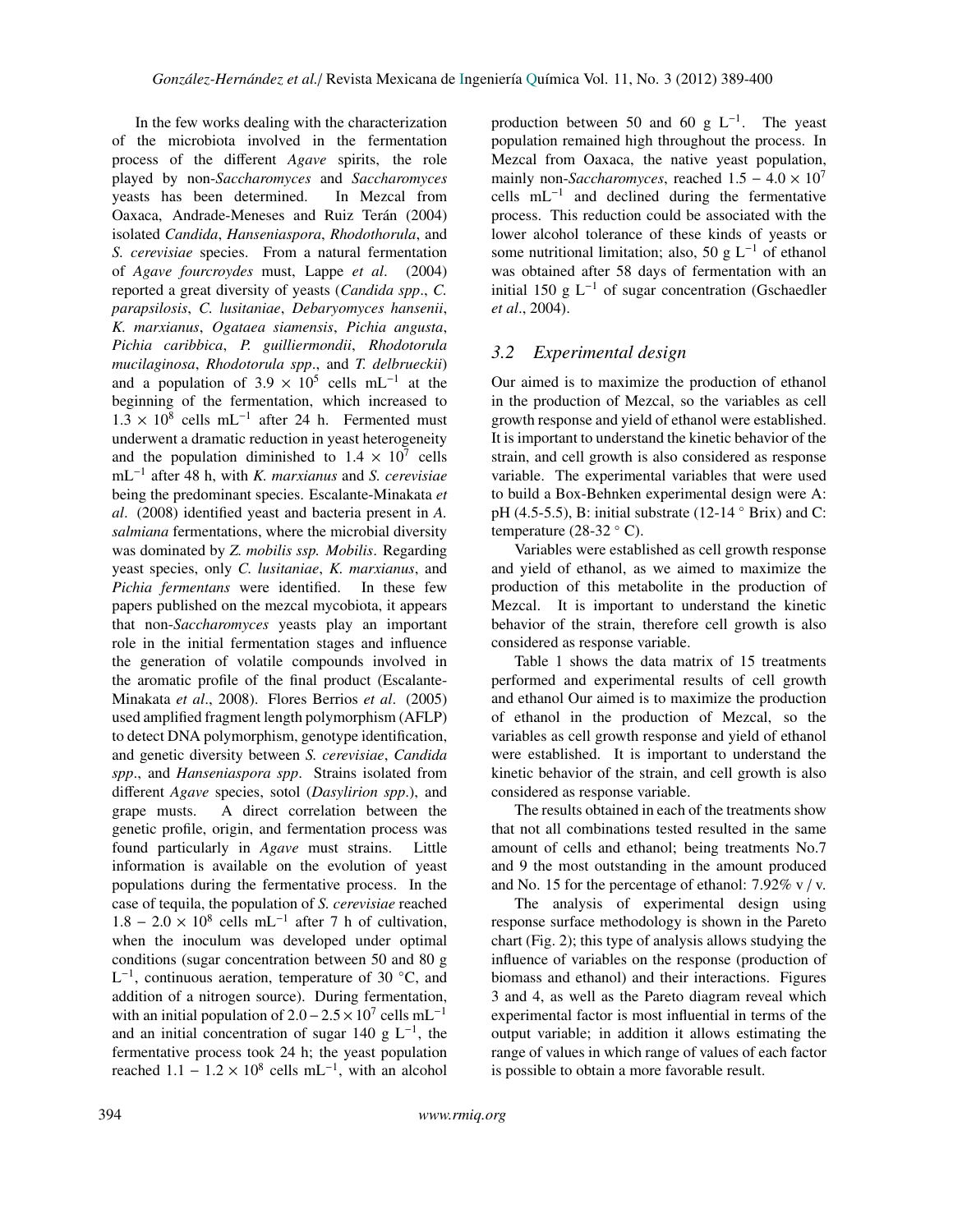| racio 1: Don Denmen experimental acorgn and response variables. |     |                            |                           |            |                 |  |  |  |  |
|-----------------------------------------------------------------|-----|----------------------------|---------------------------|------------|-----------------|--|--|--|--|
| Number of test                                                  | pH  | Substrate $(^{\circ}Brix)$ | Temperature $(^{\circ}C)$ | Absorbance | Ethanol $(\%V)$ |  |  |  |  |
|                                                                 | 5.5 | 13                         | 28                        | 16.4       | 49              |  |  |  |  |
| 2                                                               | 4.5 | 13                         | 32                        | 8.2        | 7.15            |  |  |  |  |
| 3                                                               | 5.5 | 13                         | 32                        | 9.8        | 7.31            |  |  |  |  |
| 4                                                               | 4.5 | 13                         | 28                        | 14         | 4.92            |  |  |  |  |
| 5                                                               | 5.5 | 14                         | 30                        | 18.6       | 5.82            |  |  |  |  |
| 6                                                               | 5.5 | 12                         | 30                        | 19.4       | 6.62            |  |  |  |  |
|                                                                 | 4.5 | 14                         | 30                        | 19.8       | 5.87            |  |  |  |  |
| 8                                                               | 5   | 12                         | 28                        | 14.2       | 4.34            |  |  |  |  |
| 9                                                               | 5   | 13                         | 30                        | 19.8       | 6.96            |  |  |  |  |
| 10                                                              | 5   | 13                         | 30                        | 19         | 6.91            |  |  |  |  |
| 11                                                              | 5   | 12                         | 32                        | 10.8       | 6.51            |  |  |  |  |
| 12                                                              | 4.5 | 12                         | 30                        | 18.4       | 5.02            |  |  |  |  |
| 13                                                              | 5   | 14                         | 28                        | 14.16      | 5.28            |  |  |  |  |
| 14                                                              | 5   | 13                         | 30                        | 19.2       | 6.85            |  |  |  |  |
| 15                                                              |     | 14                         | 32                        | 10.6       | 7.92            |  |  |  |  |

Table 1. Box-Behnken experimental design and response variables.



Fig. 2. Standardized Pareto for (A) Biomass, (B) Ethanol.

It is observed that for the production of biomass the most influential factor is temperature, being ideal the use of an intermediate temperature (30 ◦C) to produce



Fig. 3. Main effects plot for (A) biomass, (B) ethanol.

more cell growth (Fig. 3). For the production of ethanol it is observed that the most influential factor was also the temperature, being more favorable to use low temperatures (28 ◦C).

*www.rmiq.org* 395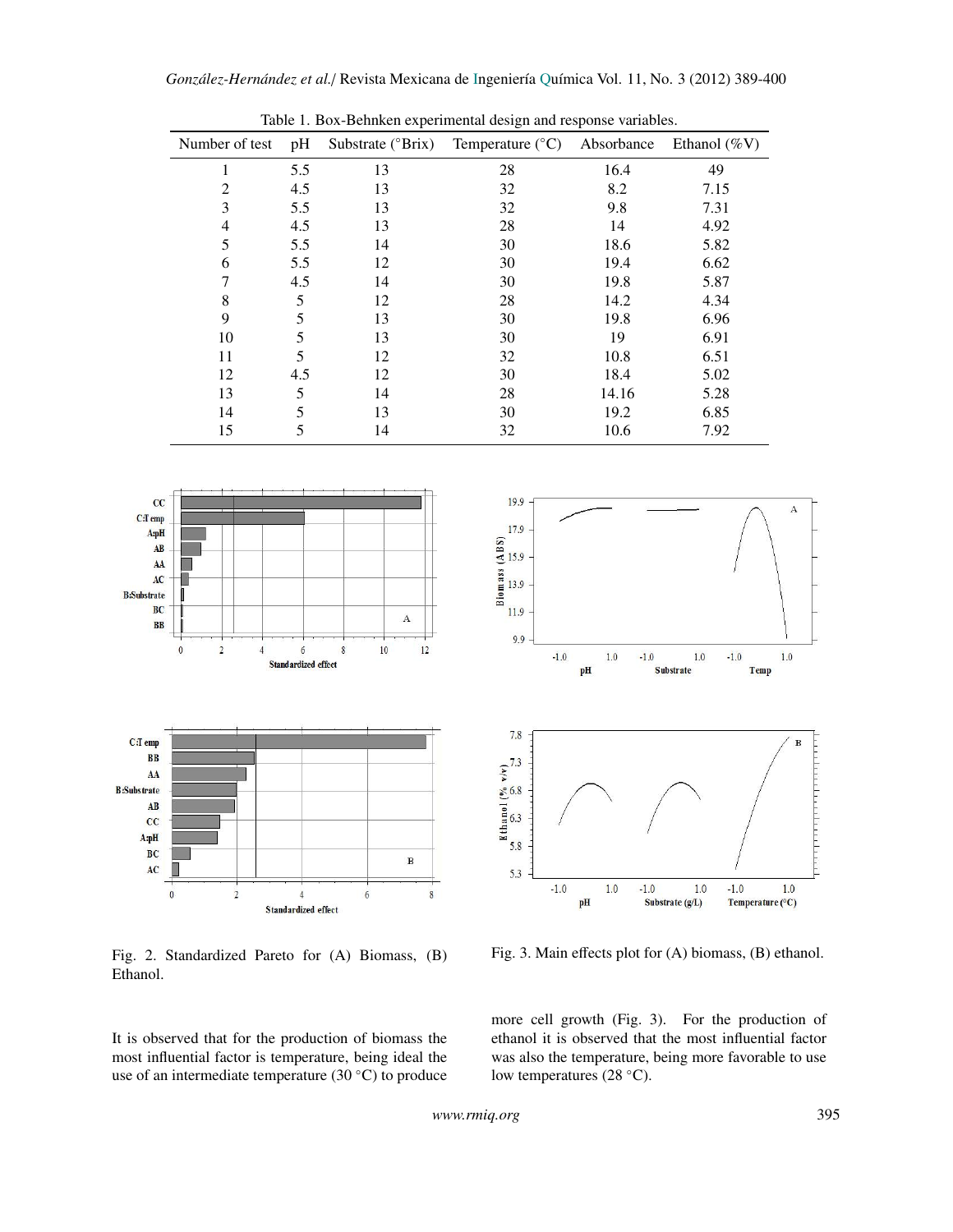

Fig. 4. Estimated Response Surface for (A) biomass, (B) ethanol.



Fig. 5. Contours of estimated response surface for (A) biomass, (B) ethanol.

The above diagrams suggest the temperature change that is required and its effect on product performance. The effect is best visualized as described above in the response surface curves (Fig. 4). In them we see that biomass production is greater when using intermediate temperatures (30 $°C$ ), noting that neither pH nor initial substrate concentration has significant effects in terms of cell growth. To obtain larger quantities of ethanol, the process should approach higher temperatures (30-32  $°C$ ), high pH (5.0-5.5) and high initial concentrations of substrate (14 ◦Brix) noting also that the last two are not as significant factors for production of this metabolite.

Figure 5 shows the contour plot response surface, demonstrating, like the response surface diagrams, optimal points of the process to obtain better yields of the product.

In Table 2 we can see the analysis of variance for cell growth, which indicates which of the experimental factors and interactions between them are significant for the process. We can see that the temperature  $(^{\circ}C)$ and the interaction between them (CC) are the most significant with a  $P$  value  $< 0.05$ .

The analysis of variance of Table 3 shows that the effect of temperature (C) and temperature-temperature interaction (CC) are significant experimental factors for the process. The analysis yields an  $R^2$  of 97.31% and 94.30%, respectively, indicating their percentage significance in our process. Figure 6 shows the confirmatory kinetics of cell growth, substrate consumption, pH and ethanol production of yeast LEVM (Assay 15), which presented an ethanol yield of 12.96% v/v (Test Procedure K-ETOH 11 / 05, Megazyme). Cell growth increased from an initial load of  $3\times10^6$  cells mL<sup>-1</sup> to approximately  $1.355\times10^8$ <br>cells mL<sup>-1</sup>. The initial substrate for this test was cells mL<sup>-1</sup>. The initial substrate for this test was 132.82 g L<sup>-1</sup> (14  $\degree$  Brix), reaching a final amount of 7.28 g  $L^{-1}$ . Finally, the behavior of the pH varied from an initial pH of 5.0 to 3.7.

De León-Rodríguez et al. (2008) optimized the fermentation conditions for the production of *Agave salmiana* Mezcal with the native microbiota. The highest ethanol production (37.7 g  $L^{-1}$ ) was obtained in must with 105 g  $L^{-1}$  of sugars, and 1 g  $L^{-1}$ of ammonium sulfate, fermented 15 h at 28 ◦C. At the end of the fermentation the biomass (yeasts and bacteria) concentration reached 1.04 g L<sup>−</sup><sup>1</sup> . Arrizon *et al*. (2006) compared the behavior of yeasts of different origins during fermentation of *A. tequilana* Weber *var. azul* and grape musts.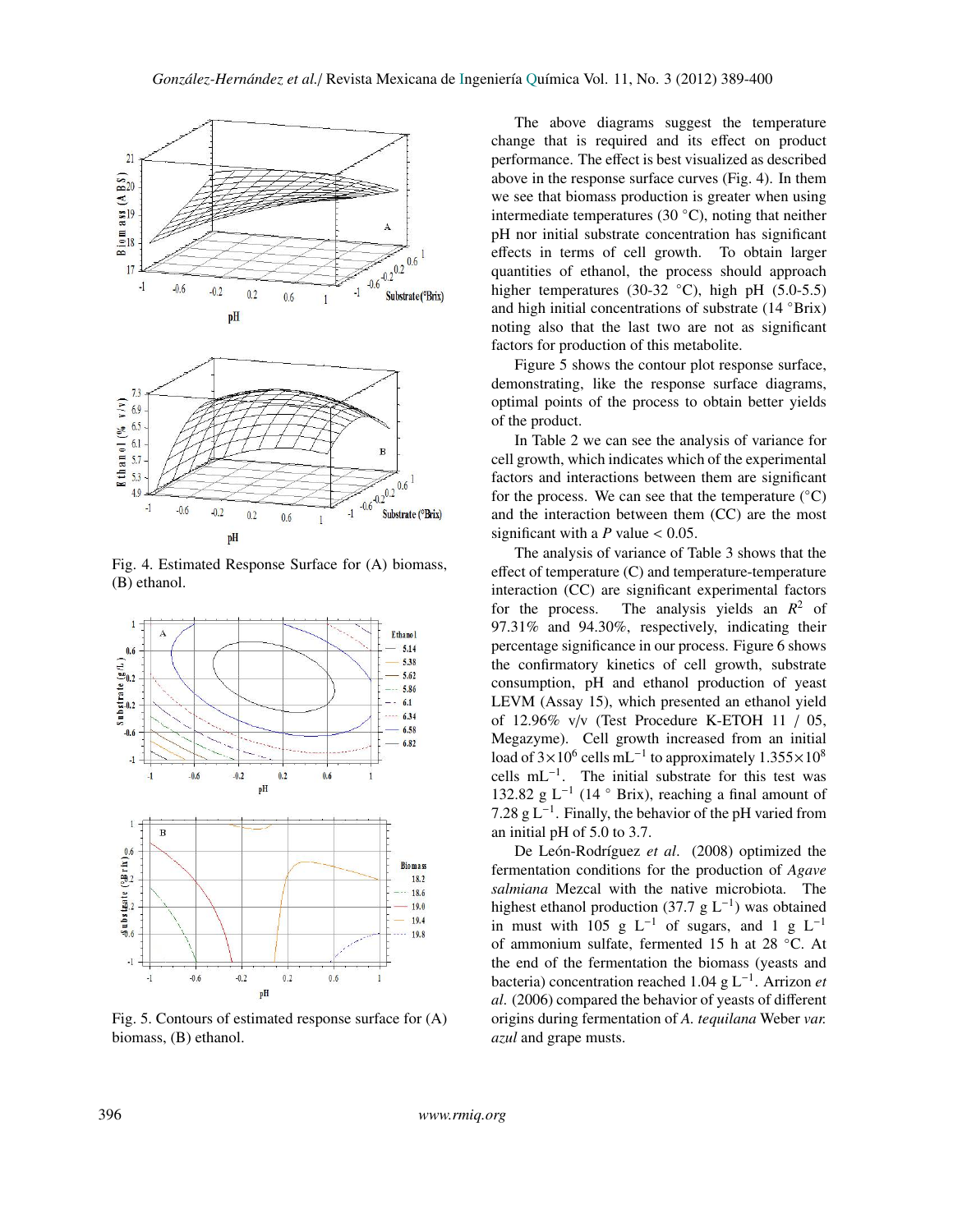| Fisher test, P: significance test. $\gamma$ 0.05 level of significance. |                |     |             |           |         |  |  |  |
|-------------------------------------------------------------------------|----------------|-----|-------------|-----------|---------|--|--|--|
| Source                                                                  | Sum of squares | FD. | Mean square | F - Ratio | P-Value |  |  |  |
| A: pH                                                                   | 4.5            |     | 4.5         | 3.59      | 0.1166  |  |  |  |
| <b>B:Substrate</b>                                                      | 0.02           |     | 0.02        | 0.02      | 0.9044  |  |  |  |
| C:Temperature                                                           | 44.18          |     | 44.18       | 35.25     | 0.0019  |  |  |  |
| AA                                                                      | 0.8926         |     | 0.8926      | 0.71      | 0.4372  |  |  |  |
| AB                                                                      | 2.25           |     | 2.25        | 1.80      | 0.2380  |  |  |  |
| AC                                                                      | 0.25           | 1   | 0.25        | 0.2380    | 0.6738  |  |  |  |
| BB                                                                      | 0.1356         |     | 0.1356      | 0.11      | 0.7555  |  |  |  |
| BC                                                                      | 0.01           |     | 0.01        | 0.11      | 0.9323  |  |  |  |
| CC                                                                      | 175.366        |     | 175.366     | 0.01      | 0.0001  |  |  |  |
| Total error                                                             | 6.2666         | 5   | 1.2533      | 139.92    |         |  |  |  |
| Total (corr.)                                                           | 233.269        | 14  |             |           |         |  |  |  |

Table 2. Analysis of variance of the response surface model for cell growth, F:<br>
Fisher test. Busing forms test.  $*0.05$  kind of simple such as a set of the set of simple such as a set of simple such as a set of simple su  $\triangle$  0.05 level of significance.

Table 3. Analysis of variance of the response surface model for ethanol production, F: Fisher test, P: significance test. \* 0.05 level of significance.

| Source             | Sum of squares | FD | Mean square | F - Ratio | P-Value |
|--------------------|----------------|----|-------------|-----------|---------|
| A: pH              | 4.5            | 1  | 4.5         | 3.59      | 0.1166  |
| <b>B:Substrate</b> | 0.02           |    | 0.02        | 0.02      | 0.9044  |
| C:Temperature      | 44.18          |    | 44.18       | 35.25     | 0.0019  |
| AA                 | 0.8926         |    | 0.8926      | 0.71      | 0.4372  |
| AB                 | 2.25           |    | 2.25        | 1.80      | 0.2380  |
| AC.                | 0.25           |    | 0.25        | 0.2380    | 0.6738  |
| <b>BB</b>          | 0.1356         |    | 0.1356      | 0.11      | 0.7555  |
| <b>BC</b>          | 0.01           |    | 0.01        | 0.11      | 0.9323  |
| CC                 | 175.366        |    | 175.366     | 0.01      | 0.0001  |
| Total error        | 6.2666         | 5  | 1.2533      | 139.92    |         |
| Total (corr.)      | 233.269        | 14 |             |           |         |

In comparison with *Agave* yeasts (*C. magnoliae*, *Issatchenkia orientalis*, *H. uvarum*, and *S. cerevisiae*) grape yeasts (*H. uvarum* and *S. cerevisiae*) exhibited a reduced fermentation performance in *Agave* musts with a high sugar concentration, while both groups of yeasts showed similar fermentation behavior in grape must. The presence of toxic compounds like furfural and vanillin and the high concentration of fructose in the *Agave* most could explain the poor fermentation performance of the wine yeasts. Fiore

*et al*. (2005) demonstrated that non-*Saccharomyces Agave* yeast strains (*Candida krusei*, *C. magnolia* and *H. vineae*) possess a high sulfite and ethanol (10-12%) tolerance in controlled fermentations under laboratory conditions. These experimental results on ethanol tolerance contradict what was found in the traditional Mezcal process where different yeast strains and different fermentation conditions prevail; however, it highlights an important characteristic that must be studied more thoroughly.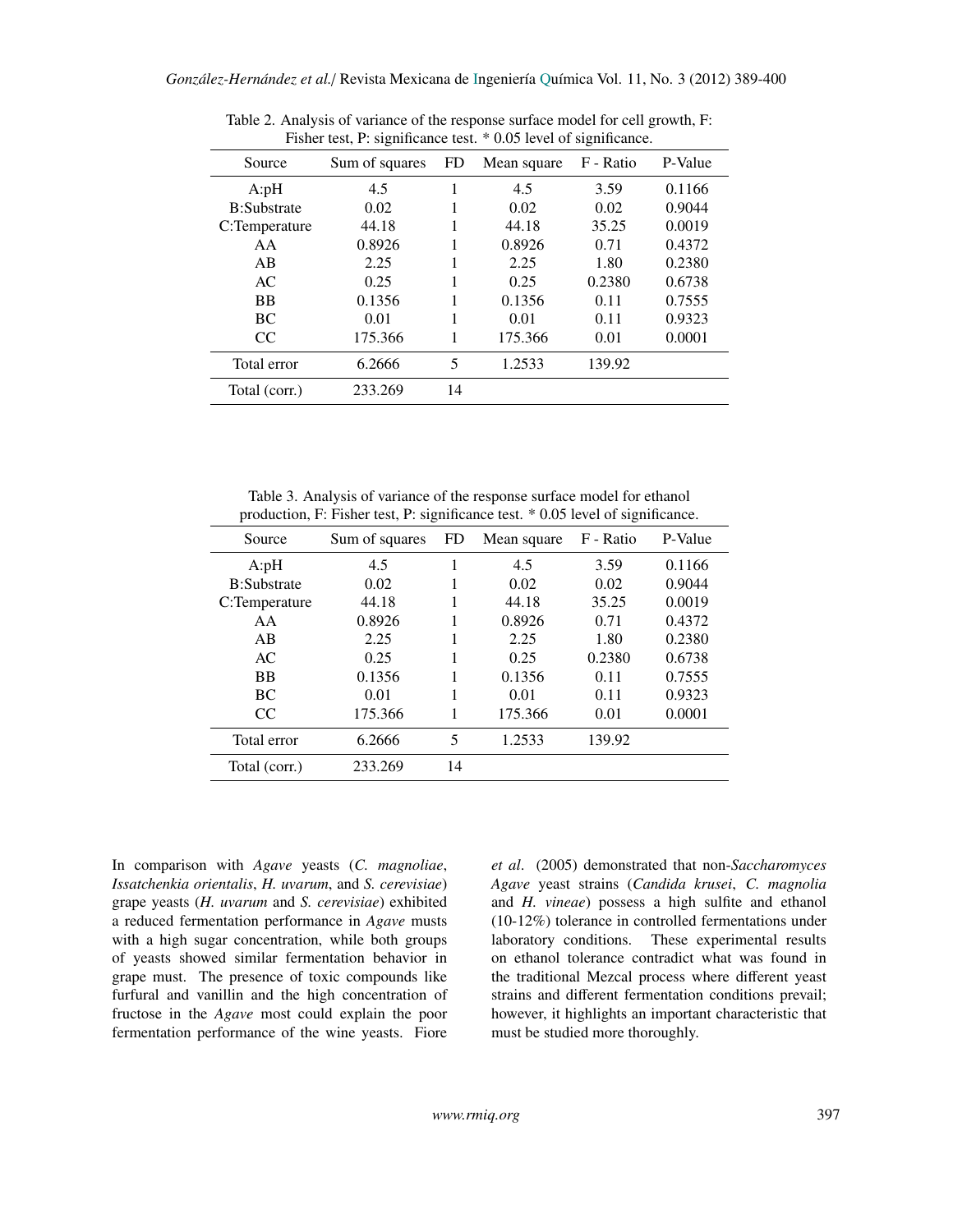

Fig. 6. Kinetic behavior of yeast LEVM. (A) Cell growth. (B) Consumption of substrate. (C) pH variation. (D) Ethanol production.

# **Conclusions**

Our study shows that a series of conditions can lead to an improvement in the production of Mezcal by simultaneously analyzing different variables involved in the alcoholic fermentation and establishing the influence of each one on the amount of ethanol produced.

The results of the RFLP technique used for the molecular characterization of the isolated yeast LEVM suggests that the isolated yeast strain belongs to the *Saccharomyces cerevisiae* genus showing restriction patterns similar to those obtained with yeast belonging to that characterized genus (*S. cerevisiae* 288C).

By the response surface methodology, it was possible to find the formulation of a medium that will improve the production of ethanol (12.96% v/v) using the LEVM isolated strain, for which the process should take place at temperatures between  $30-32$  °C, pH values of 5.0-5.5, and initial substrate concentrations between 12-14 ◦Brix.

The great variety of *Agaves* and their multiple

uses have played an important role in the cultural identification of Mexico. They have been exploited in many ways for over 10 000 years, and one of these applications is the production of alcoholic and distilled beverages. Until today, the microbiota that participates in the fermentation and its biochemical role in this process remain largely unknown; therefore, it is essential to carry out more studies on the traditional processes that are still in use because they are the source of important microbial consortia that could disappear with the introduction of new technologies. A detailed phenotypical and genotypical characterization of the microbiota must be carried out in order to conserve this specific biodiversity and subsequently evaluate its potential as starter cultures and in the production of different chemical compounds of biotechnological importance. In addition, it was shown to be a powerful tool for demonstrating the relationship between molecular profile, strain origin and fermentation process. Even though in future an extensive characterization must be performed with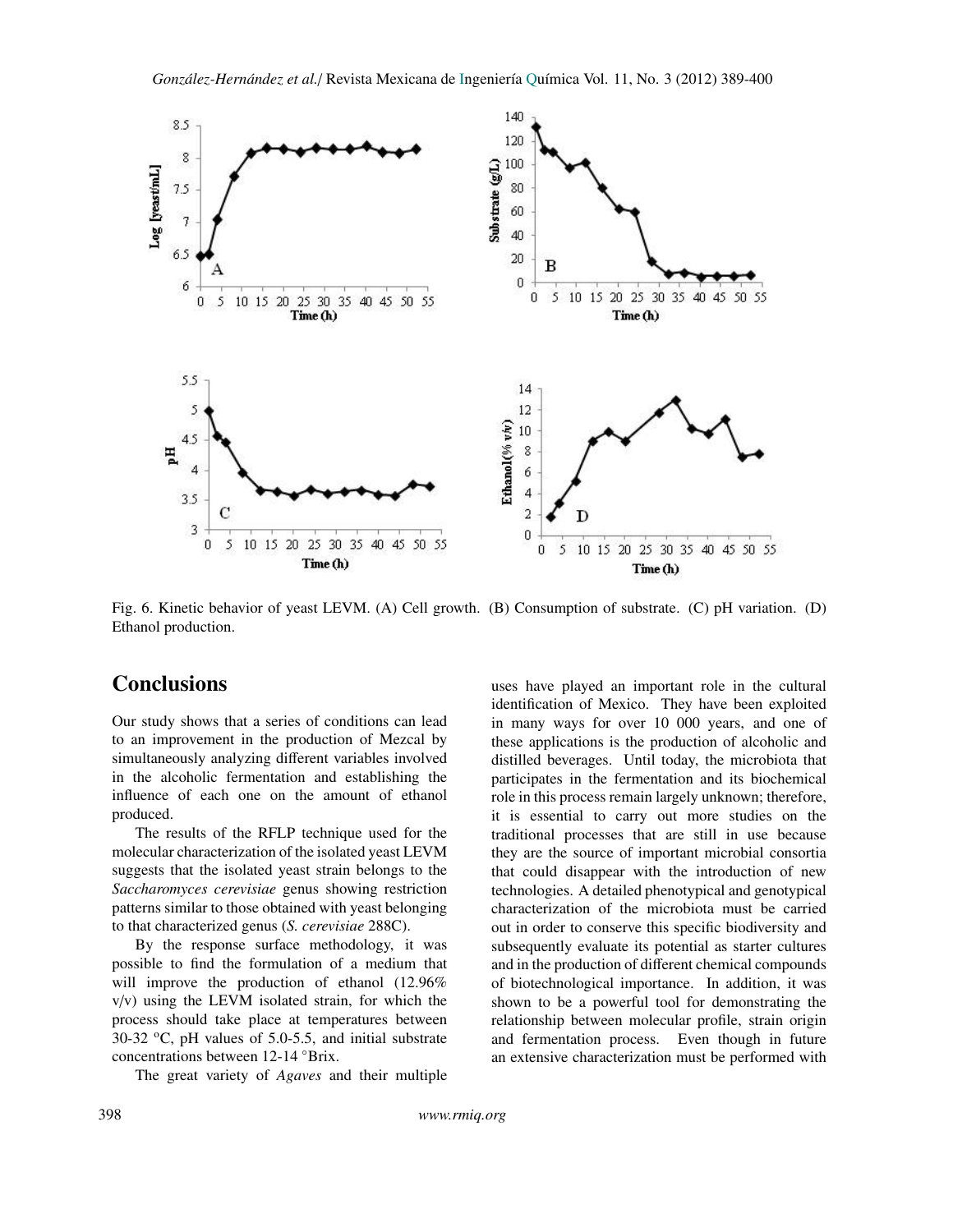other wine and Mexican beverage strains, these preliminary results show the importance of using molecular techniques for the characterization of yeast strains used in the beverage industry.

# Acknowledgements

This work was partially supported by Grant, PROMEP 103.5/12/3679, DGEST and CIC 20.22 (UMSNH).

# References

- Andrade-Meneses, O. E. and Ruiz-Terán, F. (2004). Study of yeast populations in a mezcal fermentation. Presentation PF-17. 15-20 August. Rio de Janeiro, Brazil. *11th International Congress on Yeasts. Yeasts in Science and Technology, The quest for Sustainable Development*.
- Arrizon, J., Fiore, C., Acosta, G., Romano, P. and Gschaedler, A. (2006). Fermentation behavior and volatile compounds production by agave and grape must yeasts in high sugar *Agave tequilana* and grape must fermentations. *Antonie van Leeuwenhoek 8*, 181-189.
- Cedeño, M. C. (1995). Tequila Production. Critical *Reviews in Biotechnology 15*, 1-11.
- Cuinier, C. (1985). Le levurage spécifique. Viticulture. Tourangelle. 215, 15-18.
- De León-Rodríguez, A., Escalante-Minakata, P., Barba de la Rosa, A. and Blaschek, H.P. (2008). Optimization of fermentation conditions for the production of the mezcal from *Agave salmiana* using response surface methodology. *Chemical Engineering Progress 47*, 76-82.
- Escalante-Minakata, P., Blaschek, H.P., Barba de la Rosa, A. P., Santos, L. and De León-Rodríguez, A. (2008). Identification of yeast and bacteria involved in the mezcal fermentation of *Agave salmiana. Letters in Applied Microbiology 46*, 629-638.
- Esteve-Zarzoso, B., Belloch, C., Uruburu, F. and Querol, A. (1999). Identificatión of yeast by RFLP analysis of the 5.8S rRNA gene and the two ribosomal internal transcribed spacers. *International Journal of Systematic Bacteriology 49*, 329-337.
- Fiore, C., Arrizon, J., Gschaedler, A., Flores, J. and Romano, P. (2005). Comparison between yeasts from grape and agave musts from traits of technological interest. *World Journal Microbiology and Biotechnology 21*, 1141-1147.
- Fleet, G.H. and Heard, G.M. (1993). Yeast growth during fermentation. In: *Wine Microbiology and Biotechnology*, (Ed. G.H. Fleet), Pp. 27-54. Harwood Academic Publishers, Switzerland.
- Flores-Berrios, E.P., Alba-Gonzalez, J.F., Arrizon- ´ Gaviño, J.P., Romano P., Capece, A. and Gschaedler-Mathis, A. (2005). The uses of AFLP for detecting DNA polymorphism, genotype identification and genetic diversity between yeasts isolated from Mexican agavedistilled beverages and from grape musts. *Letters in Applied Microbiology 41*, 147-152.
- Frezier, V. and Dubourdieu, D. (1992). Ecology of yeast strain *Saccharomyces cerevisiae* during spontaneous fermentation in a Bordeaux winery. *American Society for Enology and Viticulture 43*, 375-380.
- Gallardo, V. J., Gschaedler, M. A. C., Cházaro, B. M., Tapia, C. E., Villanueva, R. S., Salado, P. J. H., Villegas, G. E., Medina, N. R., Aguirre, O. M. and Vallejo, P. M. (2008). *La producci´on de mezcal en el* estado de Michoacán. Gobierno del Estado de Michoacán y Centro de Investigación y Asistencia Tecnológica y Diseño del Estado de Jalisco. Michoacán México.
- Grupo de estudios ambientales. (2002). Informe de mercadeo maguey-mezcal. Disponible en: http://www.dfid.gov.uk/r4d/PDF/Outputs/Forestry /R7925f Maguey-mezcal.pdf. Accesado: 4 Mayo 2012.
- Gschaedler, M., A., Ramírez, C. J., Diaz M., D., Herrera L., H., Arellano, P., M., Arrizon G., J. and Pinal, Z. L. (2004). *Fermentación: etapa clave en la elaboración Perspectivas* (Centro de Investigación y Asistencia Tecnológica y Diseño del Estado de Jalisco, ed.), Pp. 32-120. CIATEJ, Guadalajara, México.
- Gutiérrez, P. H., De la Vara, S. R. (2008). Análisis *y Dise ˜no de Experimentos*. Editorial McGraw-Hill. México.